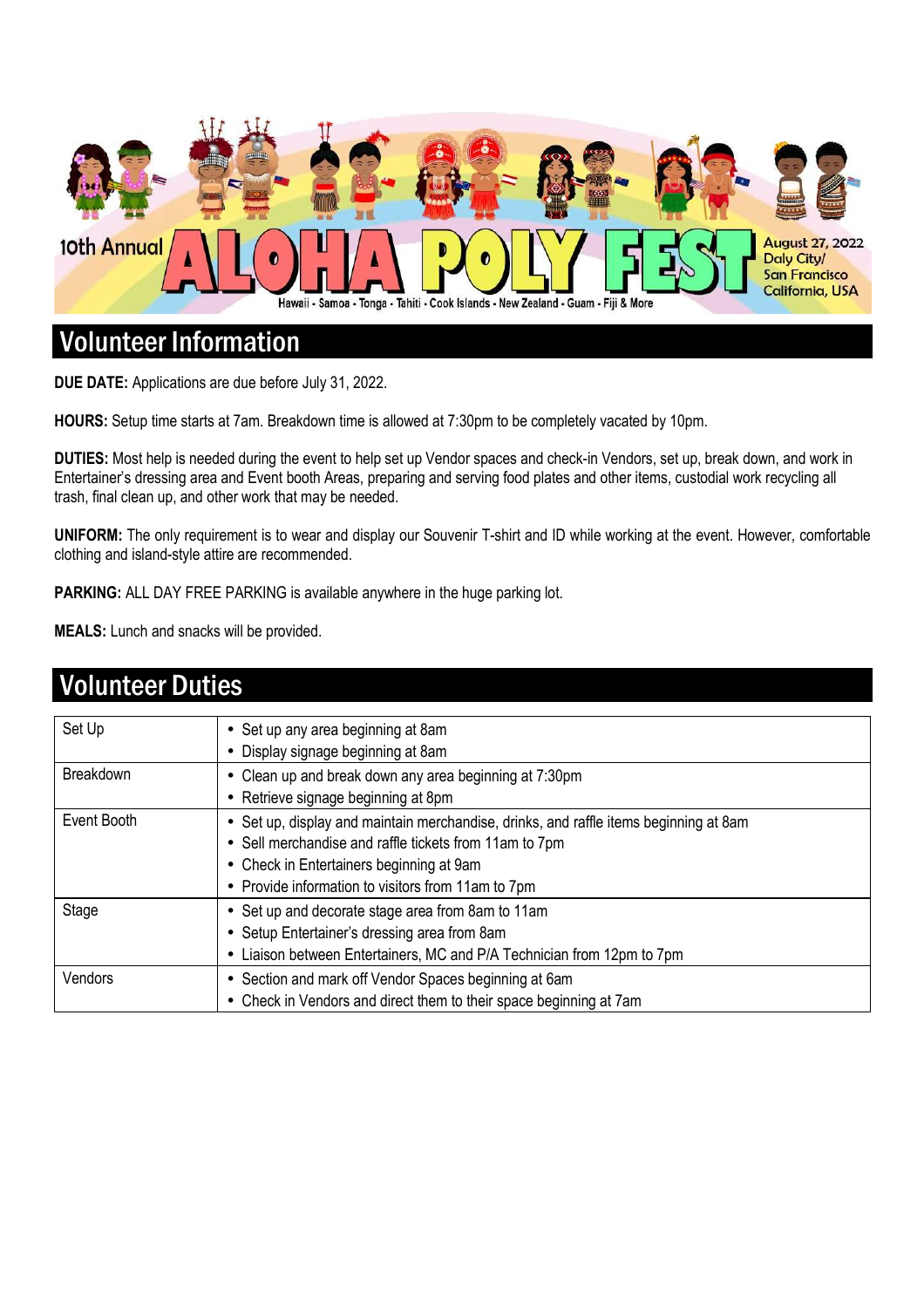

# Volunteer Application

First and Last Name \_\_\_\_\_\_\_\_\_\_\_\_\_\_\_\_\_\_\_\_\_\_\_\_\_\_\_\_\_\_\_\_\_\_\_\_\_\_\_\_\_\_\_\_\_\_\_\_\_\_\_\_\_\_\_\_\_\_\_\_\_\_\_\_\_\_\_\_\_\_\_\_\_\_\_\_\_\_\_\_\_\_

#### Age (MUST BE OVER 16 AFTER AUGUST 26, 2022, WITH VALID PROOF OF ID UPON CHECK-IN)

| T-shirt size (Unisex Size) $\Box$ Small<br>$\Box$ Medium                                                                                                                                                                               | $\Box$ Large | $\Box$ 1X $\Box$ 2X | $\square$ 3X<br>$\square$ 4X | $\square$ 5X |  |  |
|----------------------------------------------------------------------------------------------------------------------------------------------------------------------------------------------------------------------------------------|--------------|---------------------|------------------------------|--------------|--|--|
| List any places where you've worked as a Volunteer                                                                                                                                                                                     |              |                     |                              |              |  |  |
|                                                                                                                                                                                                                                        |              |                     |                              |              |  |  |
|                                                                                                                                                                                                                                        |              |                     |                              |              |  |  |
| How many hours are you available to work? _________________What time between 8am - 5pm are you available to start? ___________                                                                                                         |              |                     |                              |              |  |  |
| Check area(s) you prefer to work: $\Box$ Set-up $\Box$ Breakdown $\Box$ Event Booth<br>$\Box$ Vendors<br>$\Box$ Stage<br>$\Box$ Kids' Zone $\Box$ Workshops $\Box$ Cultural Villages $\Box$ Photos<br>$\Box$ Videos<br>$\Box$ Any Area |              |                     |                              |              |  |  |
| $\Box$ Stage<br>$\Box$ Vendors<br>$\Box$ Event Booth<br>Check area(s) you prefer NOT to work: $\Box$ Set-up<br>$\Box$ Breakdown<br>$\Box$ Kids' Zone $\Box$ Workshops $\Box$ Cultural Villages<br>$\Box$ Photos<br>$\Box$ Videos       |              |                     |                              |              |  |  |

Describe any physical limitations you have that may prevent you performing certain tasks

Message/Comments

**RETURN BEFORE JULY 31, 2022:** Aloha Poly Fest c/o Charles Hamer ● 499 Vienna St. ● San Francisco, CA ● 94112

\_\_\_\_\_\_\_\_\_\_\_\_\_\_\_\_\_\_\_\_\_\_\_\_\_\_\_\_\_\_\_\_\_\_\_\_\_\_\_\_\_\_\_\_\_\_\_\_\_\_\_\_\_\_\_\_\_\_\_\_\_\_\_\_\_\_\_\_\_\_\_\_\_\_\_\_\_\_\_\_\_\_\_\_\_\_\_\_\_\_\_\_\_\_\_\_\_

\_\_\_\_\_\_\_\_\_\_\_\_\_\_\_\_\_\_\_\_\_\_\_\_\_\_\_\_\_\_\_\_\_\_\_\_\_\_\_\_\_\_\_\_\_\_\_\_\_\_\_\_\_\_\_\_\_\_\_\_\_\_\_\_\_\_\_\_\_\_\_\_\_\_\_\_\_\_\_\_\_\_\_\_\_\_\_\_\_\_\_\_\_\_\_\_\_

\_\_\_\_\_\_\_\_\_\_\_\_\_\_\_\_\_\_\_\_\_\_\_\_\_\_\_\_\_\_\_\_\_\_\_\_\_\_\_\_\_\_\_\_\_\_\_\_\_\_\_\_\_\_\_\_\_\_\_\_\_\_\_\_\_\_\_\_\_\_\_\_\_\_\_\_\_\_\_\_\_\_\_\_\_\_\_\_\_\_\_\_\_\_\_\_\_

\_\_\_\_\_\_\_\_\_\_\_\_\_\_\_\_\_\_\_\_\_\_\_\_\_\_\_\_\_\_\_\_\_\_\_\_\_\_\_\_\_\_\_\_\_\_\_\_\_\_\_\_\_\_\_\_\_\_\_\_\_\_\_\_\_\_\_\_\_\_\_\_\_\_\_\_\_\_\_\_\_\_\_\_\_\_\_\_\_\_\_\_\_\_\_\_\_